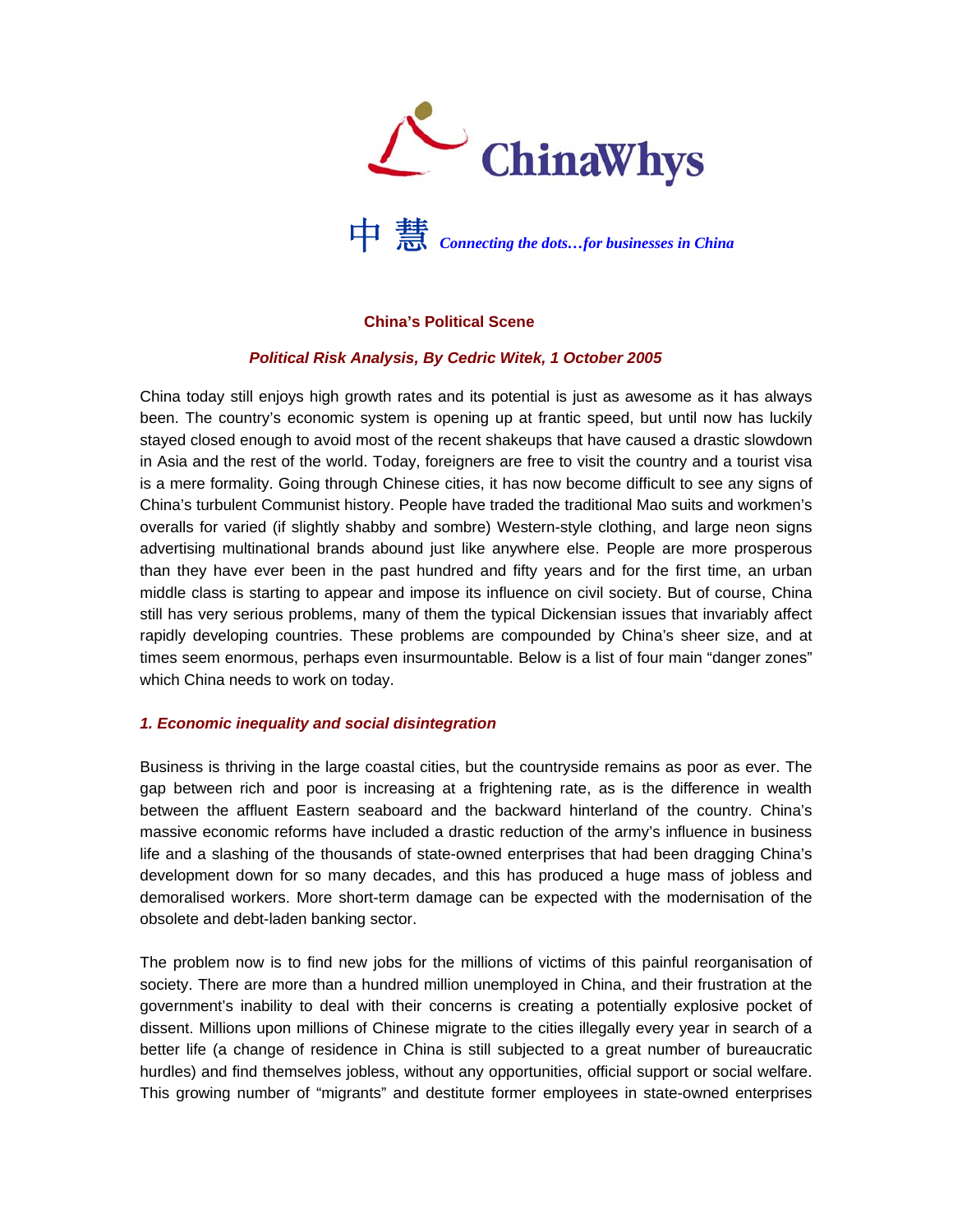probably poses the largest threat to China's social stability today. Urban uprisings and demonstrations, though underreported by the leadership, have dramatically increased in the last five years especially in China's northeast, colloquially referred to as the "rust belt" because it is home to so many heavy industries that have been neglected or deliberately left to rot in China's warp drive for modernisation. China will have to find a way to protect its people and economic interests against the uglier effects of globalisation, market-driven economics and international competition. Significantly, this worrying and widening gap between rich and poor is expected to be a key issue under discussion at an important meeting of the Communist Party leadership this month.

### *2. Excessive political rigidity*

The gradual economic liberalisation of the country has definitely not been followed by political reform. The democratic faction has made itself scarce in Chinese politics since the Tiananmen massacre, and China's political scene is much less liberal and varied today than it was in the eighties. The leadership now tends to view any slight manifestation of popular dissent in a very sensitive manner. This is evidenced by unduly harsh crackdowns on harmless and scattered prodemocratic movements and China's obsession with the rise in influence of the Falun Gong, originally an inoffensive and apolitical neo-Buddhist movement. China immediately went to excessive lengths to arrest Falun Gong followers and initiate extensive demonisation campaigns against them. China has also been very wary of the Internet revolution and has been fighting a losing battle to monitor websites very closely and ensure that Chinese citizens do not become exposed to "subversive" ideas from abroad.

Two schools of thought contend as to the path that Chinese politics should follow. The first one argues that too much political freedom in the face of so much change is dangerous and could lead to the complete disintegration of the country. China's population is not believed to be mature enough to be exposed to multiparty democracy. Followers of this school point to Russia as a prime example of hasty democratisation doomed to failure, and to the speed with which popular events such as Tiananmen could spin out of control and threaten the normal functional capability of the country. The current leaders of China have obviously adopted this view. The other view, prevailingly upheld in Western countries, is that democratisation is the mark of a civilised country and a necessary precondition to the harmonious development of China and should be adopted as soon as possible.

There is some truth in both these arguments, but they are too extreme. Hasty democratisations are indeed a recipe for disaster, and there is not a single example in the world of any state having successfully become democratic without having achieved economic development first. On the other hand, too much repression causes a loss of legitimacy for the government and is unsustainable in the long run. A more reasonable middle view could be that China should allow a bit more leeway for political opposition, short of complete multiparty politics. The changes that China is going through are deep and as in all developing countries, they are unequally implemented and inevitably accompanied by large-scale abuse and corruption. These changes are bound to leave millions dissatisfied or feeling unjustly left out. These people need appropriate channels to vent their concerns, or the danger is that China will soon become a pressure cooker ready to explode. Numerous analysts reckon that this is indeed already the case. Providing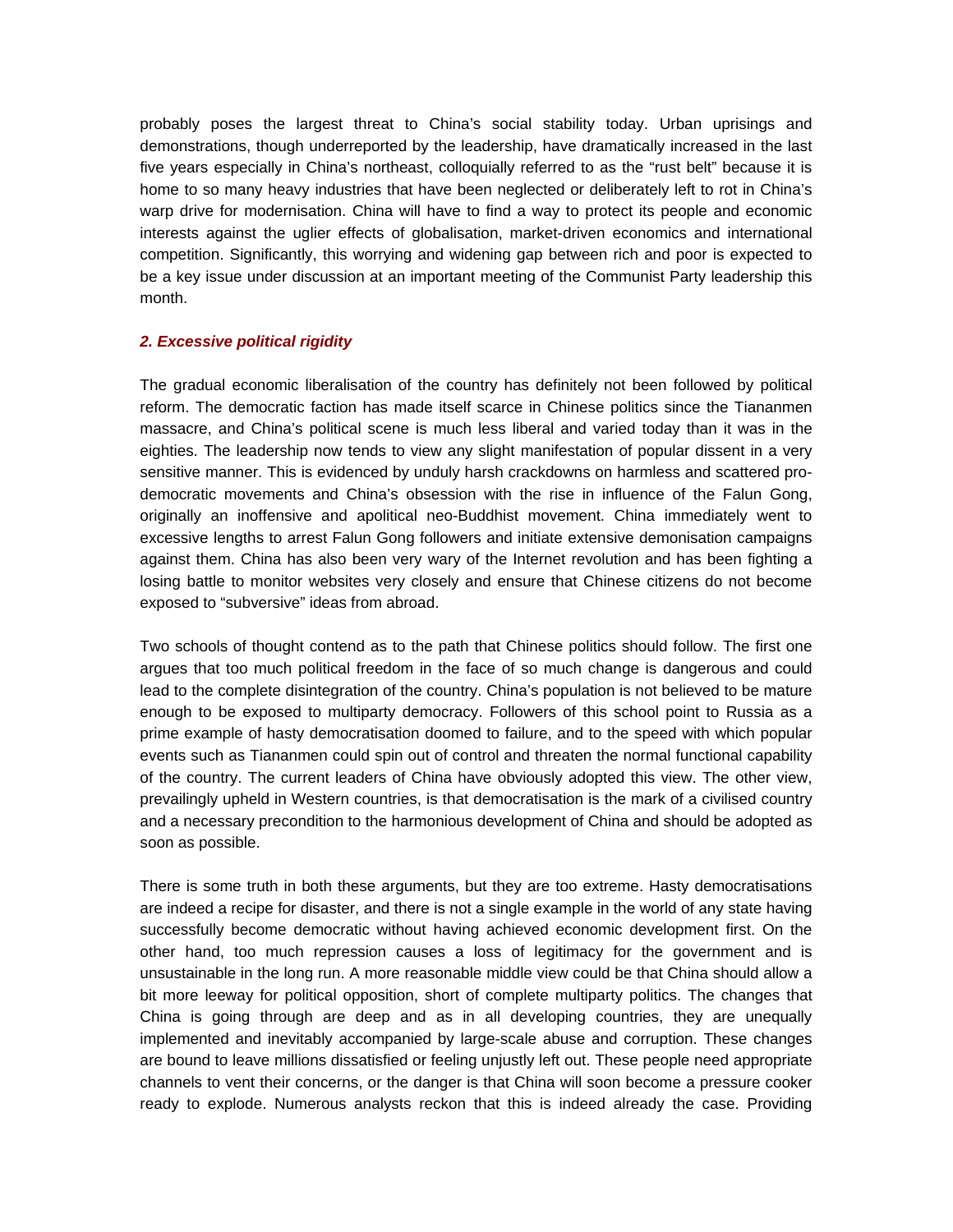legitimate channels for popular discontent will also leave the leadership better able to monitor public sentiment and take an accurate pulse of the public opinion.

As it stands, China's leadership is reacting in an increasingly sensitive and heavy-handed manner to dissent largely because political expression is so censored that the leaders themselves have no idea of how widespread, organised or intense popular discontent really is. Thus the government ends up systematically overreacting to it, which in turn leads to more pent-up anger and a vicious circle of animosity and distrust between the leadership and the citizenry. At this rate, the possibility that large-scale unrest will erupt again, just as in Tiananmen, cannot be ruled out. This would be a disaster, and all measures should be taken to avoid it. Yet, this is not what China is presently doing.

#### *3. International legitimacy*

As China opens up, it becomes increasingly reliant on the approval and recognition of the international community. The problem is that winning such endorsement is an arduous task. Since the fall of the Soviet Union, liberal democracy and market economics have become the only approved global model for development and a much larger precondition for economic relations between countries, and China now finds itself falling short of these universally approved objectives. Things are not made easier by the fact that the country that China most has to deal with in its relations with the rich West is the United States. America has one the world's most volatile foreign policies, since it is always at the mercy of partisan politics in a divided and frequently unreasonable Congress and subjected to the whims of contradictory lobbies and interest groups whose influence in American politics rises and falls continuously. As a result, China ends up being in the position of a good-willed husband with no choice but to try to please a moody and tantrum-prone wife. China occasionally becomes exasperated by the US's constant change of attitude. When this happens, the highly volatile Sino-American relationship takes yet another jolt.

The "century of national humiliation" is an important consideration in understanding China's foreign policy. China was dragged into the modern era forcibly and traumatically by the thenimperialist West. For over a hundred years the West abused China and scoffed at its lack of modernity and sophistication. Since 1911 the country has painstakingly attempted to modernise and align its system along Western lines. It has signed hundreds of international treaties, adhered to dozens of international organisations and thrown its door wide open to foreign capital and cooperation. But since Tiananmen and the fall of the Soviet Union, the West has become more and more demanding, largely ignoring China's remarkable progress in the past twenty-five years and instead choosing to focus on its inadequacies, refusing to see China's enormous difficulties in a proper context. No matter what China does, it feels like it is never enough for the West. The Chinese are frustrated at always being seen as laggards in spite of the immense suffering they went through to build a modern nation.

This is a widespread sentiment which is shared - and conveniently exploited - by the leadership in attaining its foreign policy aims. The problem is that China's sensitivity to how the West perceives it has given the country an inflexible foreign policy. If America's policy is too volatile and unreliable, China's on the other hand is too rigid. China tends to dismiss any foreign criticism or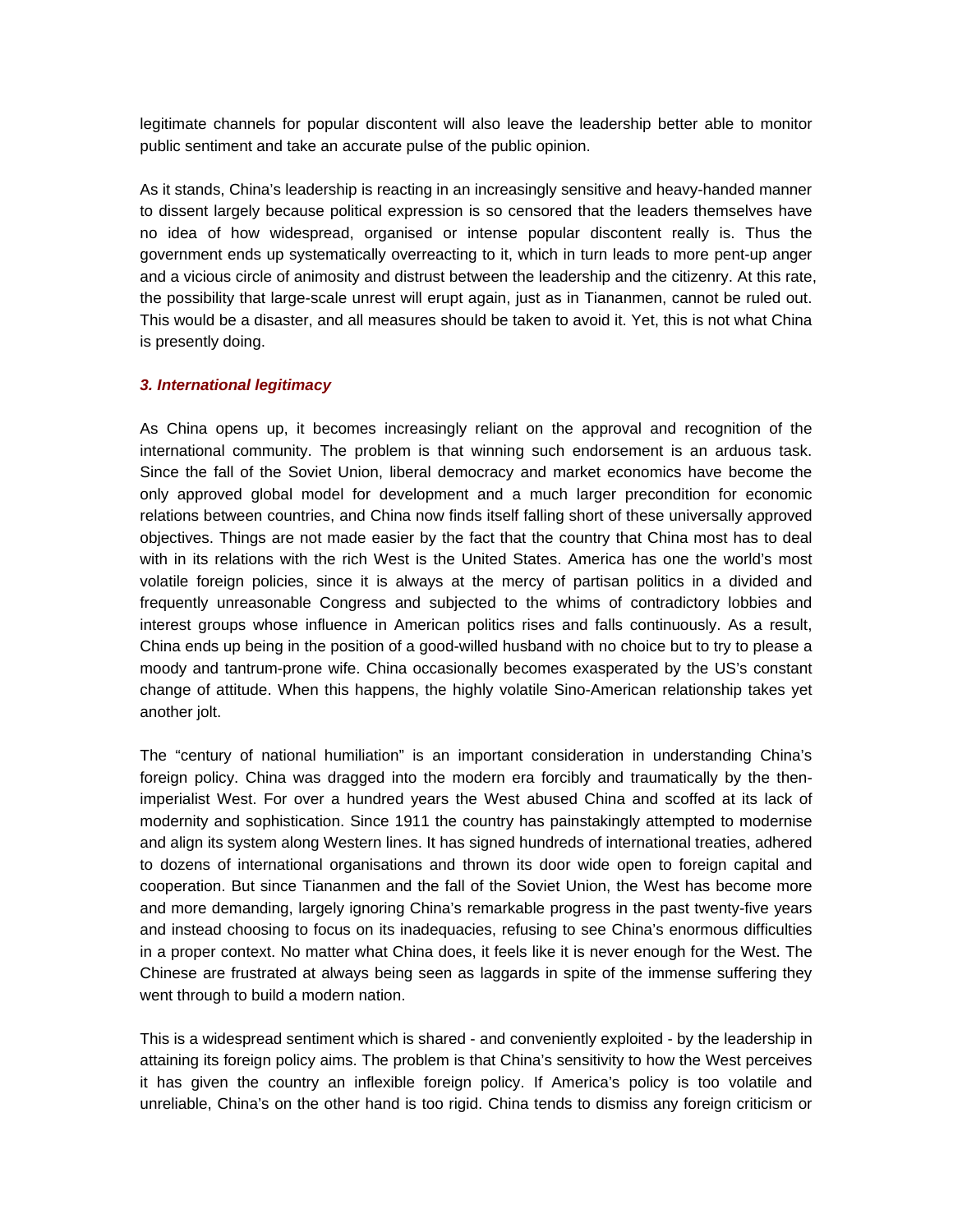demands for explanation as "interference in internal affairs" and mostly refuses to discuss sensitive political and economic issues pointblank. China insists on interpreting criticism from abroad as nothing more than cynical power plays devised to undermine its image. This perception is, to a fairly limited extent and in certain suspicious circumstances, correct. But China lacks the necessary lucidity to look at Western idealism more objectively and adjust its policy accordingly. A new generation of Chinese foreign relations scholars, fortunately, may soon bring a change to that.

Another major obstacle in trusting China for the West is its political system. The usual opacity and lack of procedural accountability in China's politics invariably makes changes of leadership messy, uncertain and traumatic. The possibility can never be excluded, given clever political maneuvering, that the conservative faction of the leadership will one day gain the upper hand and throw China's lever of progress into reverse. Since there is very little open political debate at the top of the power structure, Chinese politics work largely by way of hidden messages, hints and a large dose of symbolism and foreshadowing. One announcement by the leadership might be "the real thing" as far as its true intentions are concerned, whilst another contradictory statement may be made solely for the purpose of placating the ire of uncertainly defined opposition groups. The dismissal of a minor conservative official could be a warning to his superiors, a symbol of official discontent towards a certain behavioural pattern, a sign of impending crackdowns, or anything at all. China analysts endlessly try to make sense of all this, by carefully scrutinizing contexts, watching out for corroborative signs in other strata of Chinese society, etc. Analysing Chinese politics is like trying to monitor the health condition of an unknown alien organism of infinite complexity. A difficult and worrying exercise indeed, and one that does nothing to improve China's image as a stable and reliable country.

### *4. Regional and domestic security concerns*

Aside from traditional worries about human rights, lack of democracy and the like, China's progress is impeded by plenty of security concerns. Domestically, numerous Western countries question the legitimacy of Chinese sovereignty over such territories as Xinjiang, which is inhabited by a significant non-Chinese Muslim population resolutely opposed to Chinese rule, and Tibet. Governments of Western countries, when they can, avoid directly addressing the issue of self-determination for these provinces in their dialogue with China, but Western public opinion is generally strongly supportive of Tibetan independence, and occasionally becomes forceful enough to cause embarrassing questions for China at the governmental level. China traditionally responds to these questions in a hostile manner, and this creates a negative dynamic in China's quest to improve relations with the West. China will have to find a tactful way of defusing these diplomatic landmines, and be very careful to improve the lifestyles of Tibetans and Xinjiang Uyghurs so as to peacefully and gradually placate their demands for independence (if at all possible). Any violent repression by the leadership in any of these "doubtful" provinces would be quickly noticed by the West and result in a drastic deterioration of bilateral ties.

Far more worrying for China, however, is the question of Taiwan. Although the KMT government in Taiwan officially gave up its intention to "retake the mainland from the Communist bandits" in 1991, the Communist Party in the PRC has never stopped claiming that the Republic of China is illegitimate and that Taiwan is a part of China. An integral part of China's diplomatic efforts since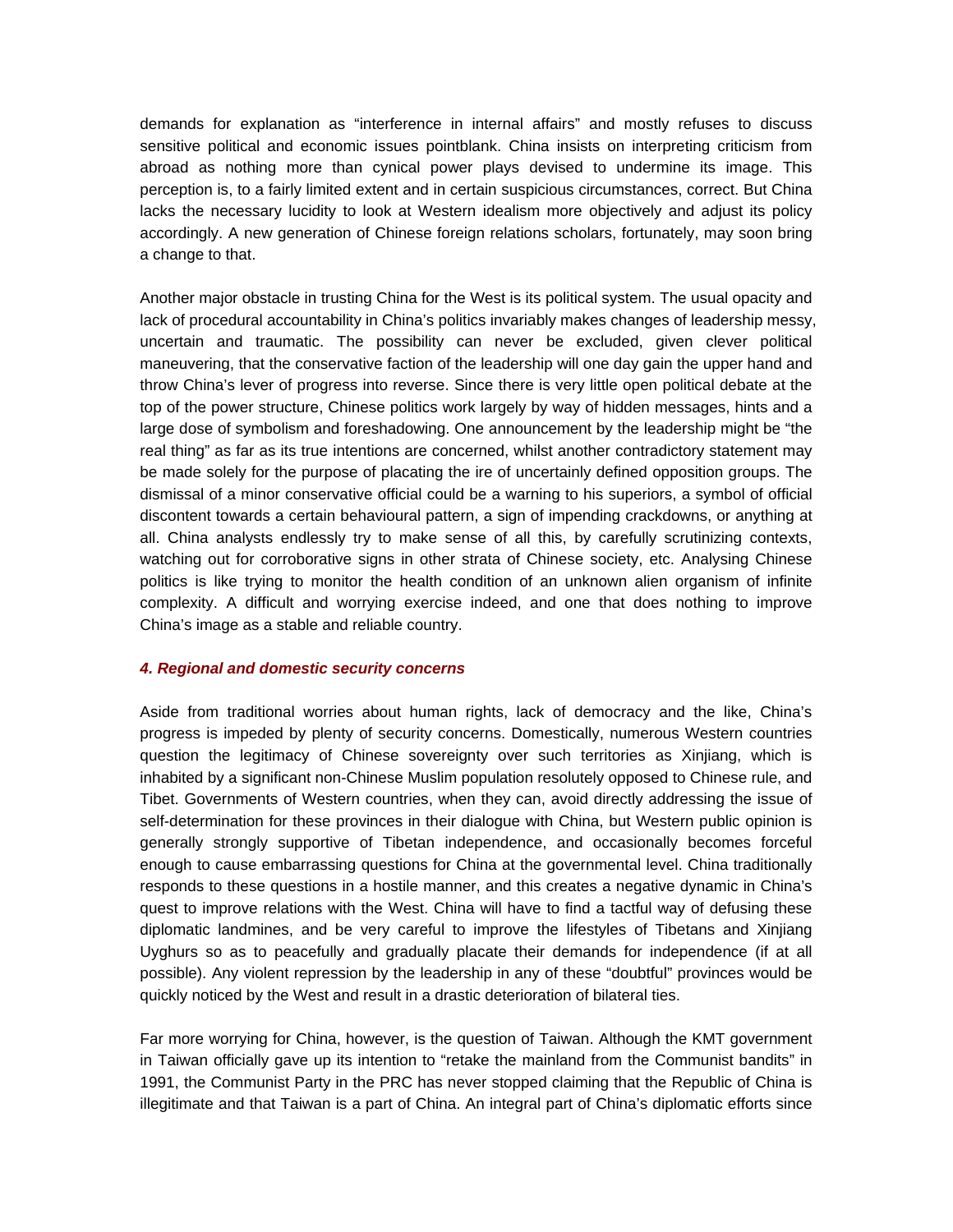1978 has been to isolate Taiwan internationally by vetoing all its attempts at international recognition (such as membership in global organisations) and making the establishment of diplomatic ties with the PRC conditional upon a withdrawal of official support for Taiwan. And China's moves have not stopped at that: the PRC has tried in the past to undermine the legitimacy of elections in Taiwan and influence their outcome by launching missiles in the Taiwan Straits and threateningly mobilising its troops. Officially, China condemns the use of force in international relations, but intimidating Taiwan is not reckoned to fit into this definition because the PRC has long declared the Taiwan issue to be an "internal matter". China has always made it clear that it would use force to recover Taiwan if the de facto island state decided to declare independence (so far the only point on which Taiwan and the PRC have seen eye to eye is that there is only one China and Taiwan is part of it).

These intimidation attempts, predictably, have merely tended to drive the Taiwanese public more resolutely against the PRC. In 2000, the KMT was defeated for the first time in national elections to give way to a pro-independence party. Though "cross-straits relations" (as Sino-Taiwanese ties are officially referred to) have by and large not faced particularly significant problems since then, the current potential for conflict remains high. Also, Taiwan is not at all considered an "internal matter" by the US, who has had to counterbalance its withdrawal of diplomatic recognition for Taiwan with a military alliance. The Taiwan Relations Act, passed by Congress in 1979, obliges the US to provide military assistance to Taiwan and defend the island in case of aggression. This is a constant bone of contention between China and America. Taiwan also enjoys very good unofficial relations with all other powerful countries in Asia, most notably Japan.

The Taiwan issue interlocks with much wider regional security concerns in East Asia. The US has been the local police force in the region since 1945, when it started occupying Japan and establishing naval bases all around the Pacific Rim in an effort to contain Soviet influence. This American commitment to preserving Asian security increased after the Korean War, when the US left 37,000 permanent troops stationed in South Korea, where they remain still. However, since the end of the Cold War the US has indicated a willingness to gradually withdraw from its military role in East Asia. But doing so would unleash a series of distressing problems. Responsibility for regional security has to be bequeathed upon somebody else before the US can go. The obvious candidate for a long time was Japan, an ally of the US and at least a de facto democracy, but there is massive opposition to the idea around Asia. Most Asian countries remember the years of unspeakable suffering they had to endure during the Japanese occupation from 1942 to 1945 and strongly fear a repeat performance, especially since Japan has steadfastly refused to admit to most of its atrocious conduct in Asia during World War II. China and the two Koreas in particular are the most vocal opponents of a greater regional security role for Japan. Last but not least, the majority of Japanese public opinion is still adamantly against their country engaging in any conduct vaguely interpreted as "militaristic", which is seen as an infringement of Japan's peaceembracing constitution (which forbids the country to maintain an army other than for defensive purposes).

The next obvious possibility is China, which is also vying for an enlarged influence in the policing of Asia. But the US is very reluctant to leave security matters in the hands of a country that remains, in their eyes, an unpredictable dictatorship. This would also leave Taiwan exposed to open aggression, and put South Korea in a dangerous position: China is the only official ally of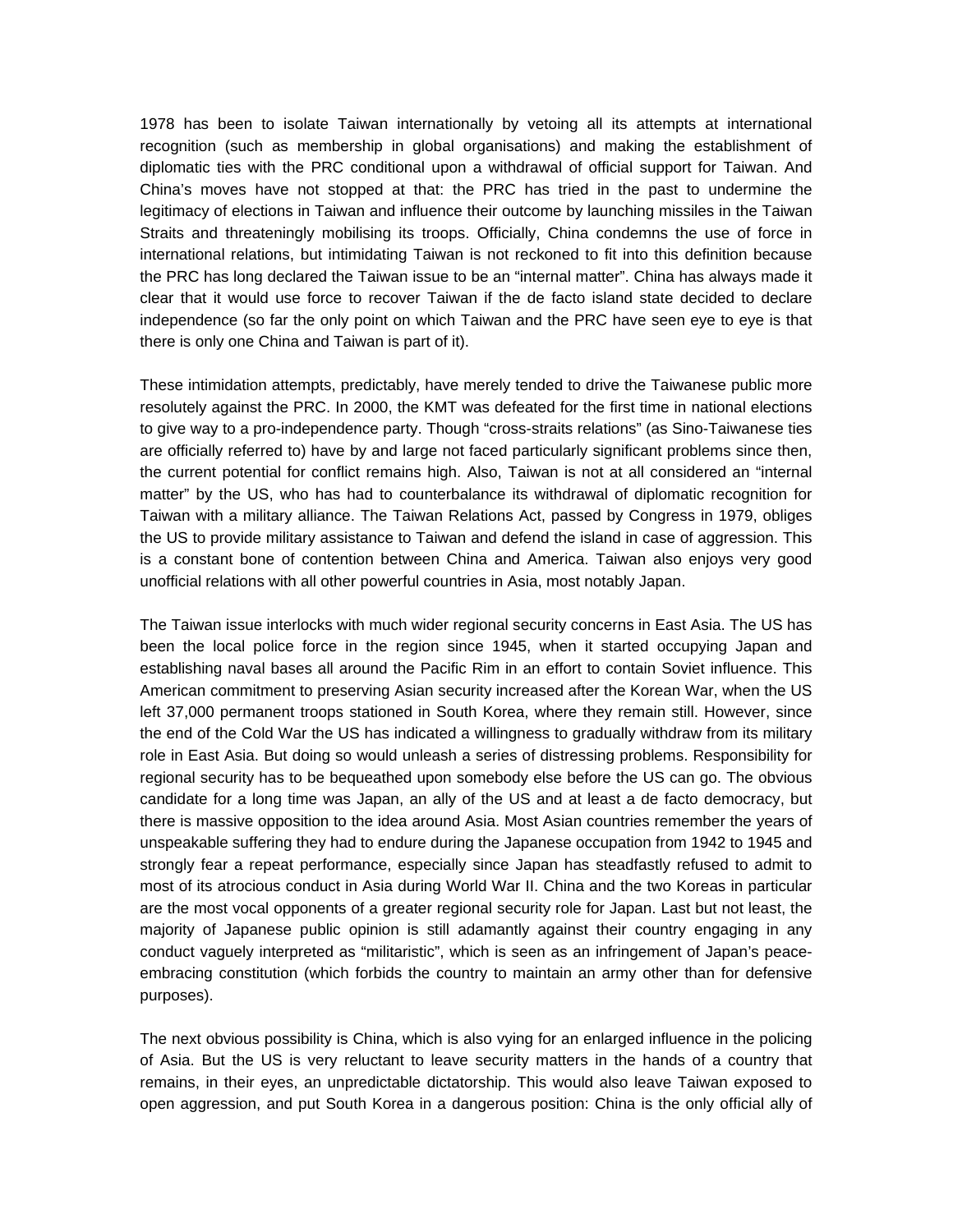North Korea, and it is unlikely that the South Koreans would allow their local defence requirements to be dictated by a country so close to their explosive neighbour to the North. Logically however, in the long term China is the only individual country able to take up these responsibilities. Its sheer size and influence make it a natural choice for the post. But these diplomatic hurdles have yet to be surmounted, and it is unlikely to happen any time soon. As things stand, everybody has instead had to make do with a fragile balance fostered by an uneasy and volatile multilateral cooperation, with the US as the ultimate watchdog.

## *5. Risks to watch*

- Rising internal social instability combined with the possible rise in influence of a potential political opposition may bring serious disruptions in business activity: these could include violent industrial action, protests and general loss of confidence in China as an investment destination. At worst, and in the longer term, this instability may also bring about an erosion of government functions and institutions which could result in widespread social unrest.
- China's new extended influence on the US economy (and to a lesser extent on other economies as well) will almost certainly bring considerable tensions between China and the US in the foreseeable future. These could be further exacerbated by China's expansion of relationships with such countries as Iran, Venezuela and Zimbabwe, mostly for energy purposes. This may cause significant difficulties for investors in China, especially if the US seeks to impose trading restrictions which do not fall under the jurisdiction of the WTO.
- Although Hu Jintao and Taiwan's President Chen Shuibian have proved deft at not offending each other, Taiwan continues to be a sword hanging over China's head. President Hu still threatens to use force upon Taiwan if it were to declare independence, and Chen's refusal to pledge to the One-China Policy means future talks are deadlocked. Many observers believe that Chen is hiding a quiet policy of inching towards independence behind a smokescreen of conciliatory rhetoric. With a pro-independence candidate still firmly in power for the first time in 50 years and a complete breakdown in dialogue between the "two Chinas", the possibility that military hostilities could finally erupt, through misunderstanding and misinterpretation, is becoming theoretically more likely than ever.
- Although the economy will continue to liberalise and a greater transparency in business practices can be expected in the middle term, reforms will continue to be implemented unequally and China will remain a largely inadequate regulatory environment. As a result, there will still be plenty of "grey areas" left for large-scale corruption and fraud to occur, especially as the privatisation of state assets continues. The dim prospect for any substantial political reform will also mean that the judiciary power will remain subservient to the executive, which will continue to favour clever local operators with useful political connections.